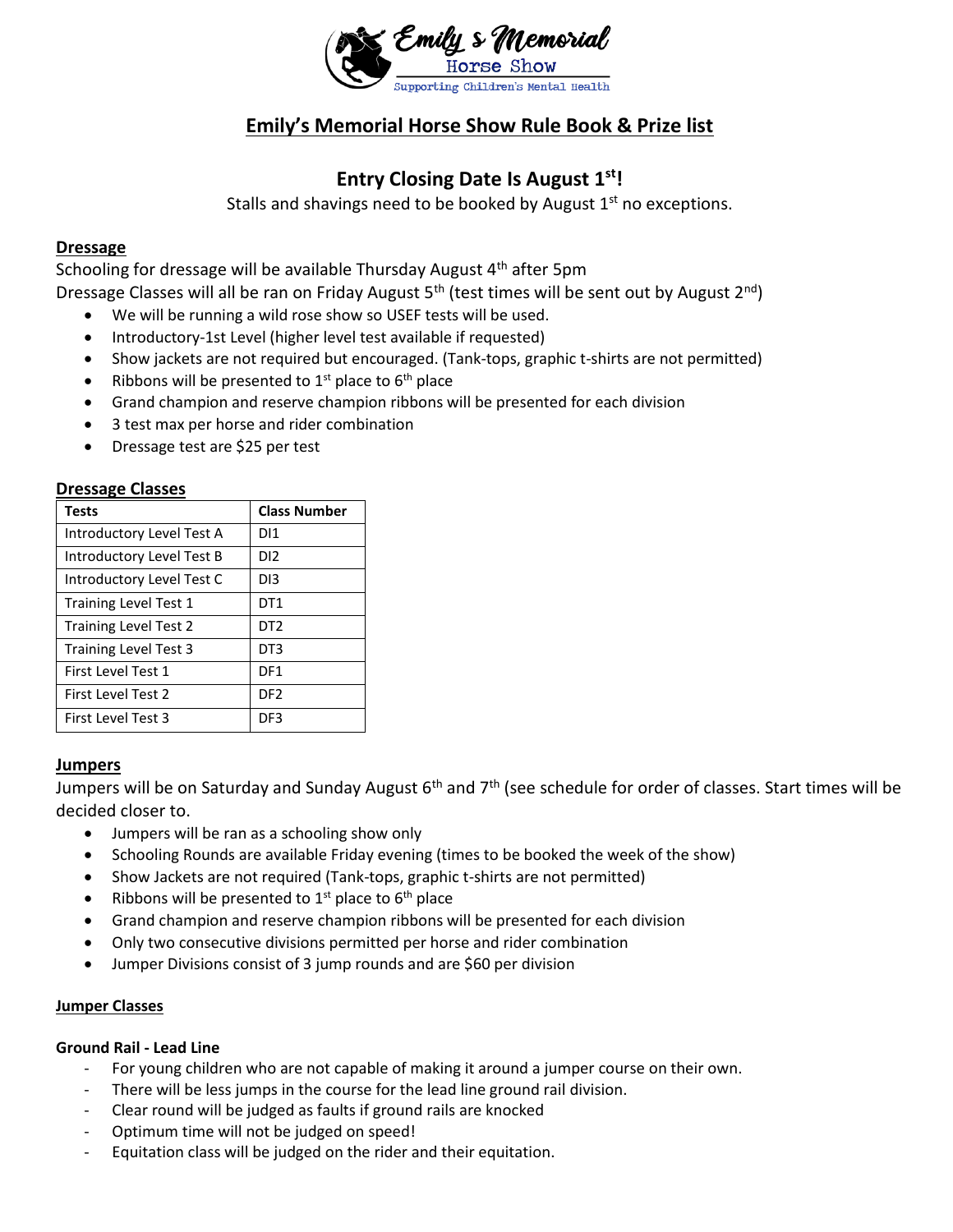

#### **Ground rail**

- This is intended for green riders or horses
- Clear round will be judged as faults if ground rails are knocked
- Optimum time will not be judged on speed!
- Equitation class will be judged on the rider and their equitation.

#### **Cross rails**

- This is intended for green riders or horses
- Clear round will be judged as faults if a rail is knocked down
- Optimum time will not be judged on speed!
- Equitation class will be judged on the rider and their equitation not speed!

#### **0.60m**

- This is intended for green riders and horses just starting verticals
- -Clear round will be judged as faults if a rail is knocked down
- -Optimum time will not be judged on speed!
- -Equitation class will be judged on the rider and their equitation not speed!

#### **0.65-1.0m**

-Optimum Time

- -Power & Speed
- -Table A 2.2

# **Iumper Classes Division #**

| uniper Classes                                | <b>UIVISIUII</b> <del>h</del> |
|-----------------------------------------------|-------------------------------|
| Ground Rails - Lead Line - Clear Round        | DG1                           |
| Ground Rails - Lead Line - Optimum Time       |                               |
| Ground Rails - Lead Line - Equitation         |                               |
| Ground Rails - 8 years & under - Clear Round  | DG <sub>2</sub>               |
| Ground Rails - 8 years & under -Optimum Time  |                               |
| Ground Rails - 8 years & under - Equitation   |                               |
| Ground Rails - Open - Clear round             | DG <sub>3</sub>               |
| Ground Rails - Open - Optimum Time            |                               |
| Ground Rails - Open - Equitation              |                               |
| Cross Rails - 10 years & under - Clear round  | DC <sub>1</sub>               |
| Cross Rails - 10 years & under - Optimum time |                               |
| Cross Rails - 10 years & under - Equitation   |                               |
| Cross Rails - Open - Clear Round              | DC <sub>2</sub>               |
| Cross Rails - Open - Optimum Time             |                               |
| Cross Rails - Open - Equitation               |                               |
| 0.60 - 10 years & under - Clear round         | D601                          |
| 0.60 - 10 years & under - Optimum             |                               |
| 0.60 - 10 years & under - Equitation          |                               |
| 0.60 - Open - Clear Round                     | D602                          |
| 0.60 - Open - Optimum Time                    |                               |
| 0.60 - Open - Equitation                      |                               |
| 0.65 - Open - Optimum Time                    | D651                          |
| 0.65 - Open - Power & Speed                   |                               |
| $0.65 - Open - Table A 2.2$                   |                               |
| 0.70 - Open - Optimum Time                    | D701                          |
| 0.70 - Open - Power & Speed                   |                               |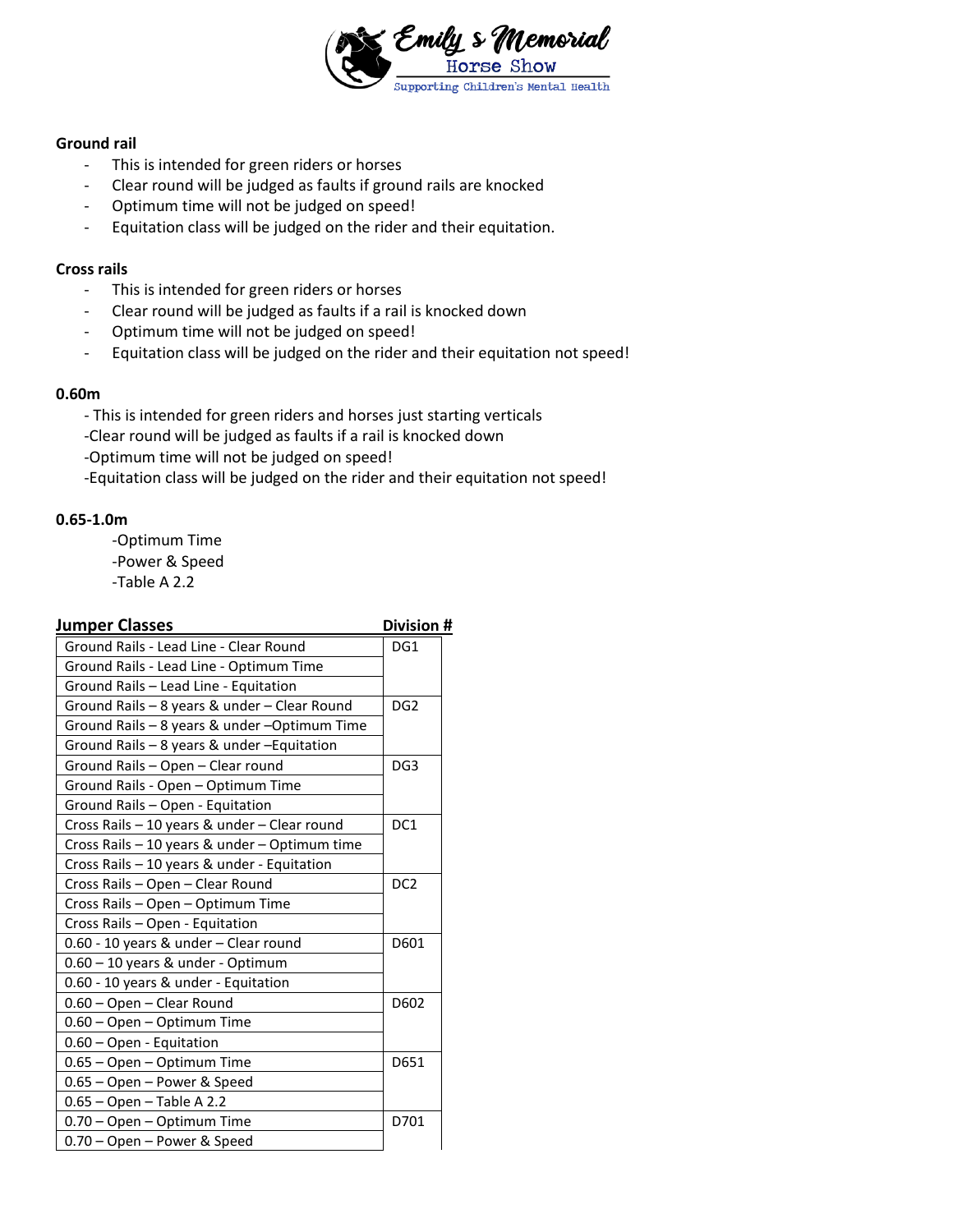

| $0.70 - Open - Table A 2.2$ |      |
|-----------------------------|------|
| 0.75 - Open - Optimum Time  | D751 |
| 0.75 – Open – Power & Speed |      |
| $0.75 -$ Open - Table A 2.2 |      |
| 0.80 - Open - Optimum Time  | D801 |
| 0.80 – Open – Power & Speed |      |
| $0.80 -$ Open - Table A 2.2 |      |
| 0.85 – Open – Optimum Time  | D851 |
| 0.85 – Open – Power & Speed |      |
| $0.85 -$ Open - Table A 2.2 |      |
| 0.90 - Open - Optimum Time  | D901 |
| 0.90 – Open – Power & Speed |      |
| $0.90 -$ Open - Table A 2.2 |      |
| 0.95 – Open – Optimum Time  | D951 |
| 0.95 – Open – Power & Speed |      |
| 0.95 - Open - Table A 2.2   |      |
| 1.00 - Open - Optimum Time  | D11  |
| 1.00 – Open – Power & Speed |      |
| 1.00 – Open – Table A 2.2   |      |

# **Cost List**

# **Dressage**

| Introductory          | \$25 per test |
|-----------------------|---------------|
| <b>Training Level</b> | \$25 per test |
| First Level           | \$25 per test |
| Second Level          | \$25 per test |
| Third Level           | \$25 per test |

# **Jumpers (ground rails- 1.0m)**

| Optimum time  |                       |
|---------------|-----------------------|
| Power & Speed | \$60 for the division |
| Table A       |                       |

| Show number                    | \$10 (refunded when returned) |
|--------------------------------|-------------------------------|
| <b>Schooling rounds Friday</b> | \$20                          |

## **Stabling**

| Haul in Fee   | \$30 Per Day                  |
|---------------|-------------------------------|
| Day Stall     | \$40 (\$20 refund if cleaned) |
| 1-night stall | \$45 (\$20 refund if cleaned) |
| 2-night stall | \$70 (\$20 refund if cleaned) |
| 3-night stall | \$85 (\$20 refund if cleaned) |

| Competitor Camping (no hook ups. Generators allowed. NO fires permitted) |                                 |
|--------------------------------------------------------------------------|---------------------------------|
| 1 night                                                                  | \$30 (\$10 refunded if cleaned) |
| 2 nights                                                                 | \$40 (\$10 if cleaned)          |
| 3 nights                                                                 | \$50 (\$20 if cleaned)          |

Non competitor camping is Available at Telegraph Park (close to show grounds)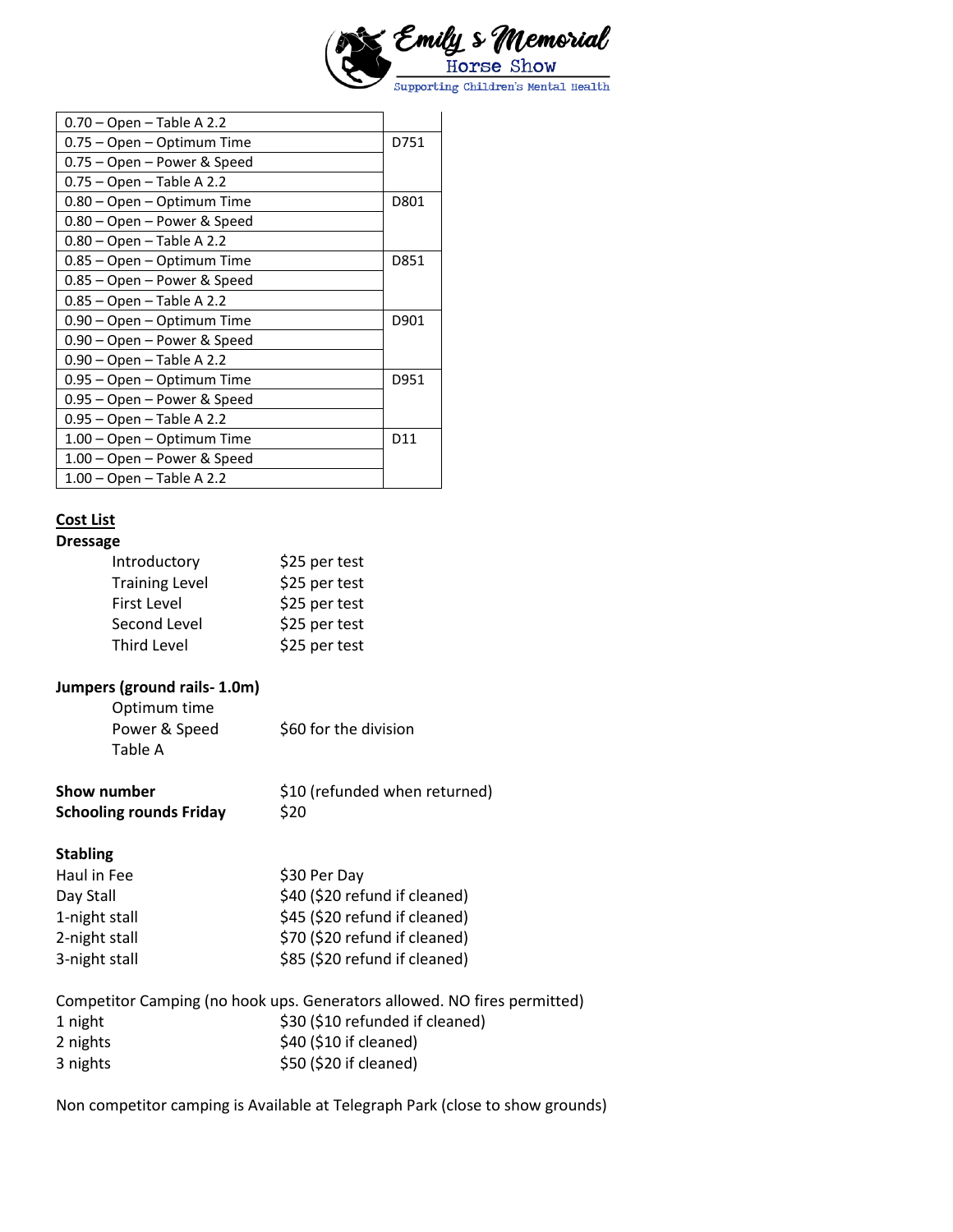

# **GENERAL RULES AND INFORMATION**

1. The management reserves the right to decide any point not covered in the rules and to correct any error or make any alterations that may be necessary in the prize list.

2. The management reserves the right to cancel or combine any class not filled to satisfaction; whereupon exhibitors will be notified as soon as possible after close of entries.

3. Inhumane treatment of a horse will not be tolerated. Violation of this rule, at the discretion of the organization committee, will result in disqualification and forfeiture of fees, all winnings and loss of entry.

4. Numbers must be worn and visible at all times in the schooling and/or exercise areas as well as in the competition ring. 5. Exhibitors are warned that any act of discourtesy or disobedience to the officials on the part of the owner, handler or rider, will disqualify the horse, and result in forfeiture of entry fees for subsequent classes. Management reserves the right to remove a groom, handler/ rider and/ or horse from the show, without being liable for compensation.

6. No judge shall be approached with regards to any decision during the time he is judging or is about to judge. Penalty will be disqualification from the show in its entirety.

7. The medical aid fee covers the cost of medical aid on site. The fee does not cover personal expenses incurred by the injured party in the event of an injury or transportation by ambulance.

8. No person other than officials, staff on duty, and the judges of the classes may enter the competition rings without permission. Competitors are allowed in the competition rings only when competing, when the course is open for walking or during scheduled schooling rounds.

9. Dogs must be on a leash at all times. For safety and sanitary reasons, no dogs will be permitted in the schooling area, show rings or show office.

# **ENTRIES**

1. Entries for the Emily Memorial Horse show are available on website[: www.emilytaylorlegacyproject.org](http://www.emilytaylorlegacyproject.org/)

2. Payment will be made via a fundraising website created/managed by CASA. Email with link will be forwarded to you as soon as possible. Questions regarding the registration website to be referred to Stephanie Taylor at 780-964-2572 or email to [emilytaylorlegacyproject@gmail.com.](mailto:emilytaylorlegacyproject@gmail.com) Registration will be deemed incomplete until payment is made via the fundraising website.

# **REFUNDS**

Exhibitors cancelling their entries after the official closing date, but prior to the start of the show shall, upon presentation of a valid veterinary certificate, forfeit their stall, tack room and office fees, but will be refunded levy fees and 50% of all other fees. After the closing date Non-veterinarian scratches will not be refunded. Substitutions will be permitted, prior to the start of the show.

# **STABLING**

1. Tack stalls are available for the same price as a stall (if room allows) Please inquire for a tack stall when registering.

- 2. Shaving must be pre-ordered ordered on the entry form, there will no NO extra bedding available at the show.
- 3. No horse will be placed in an unassigned stall without approval from management.
- 5. Stabling will be available from 3pm August 4th and is available until August 7th.
- 6. Please avoid visiting other stabling areas other than your own.
- 7. A refund of \$20 will be given to competitors who clean out and have their stall checked.
- 8.Stalls need to be booked at time of registration limited number of stalls!

# **RIBBONS**

1. Ribbons will be given to sixth place.

2. Points for championships shall be awarded on the following basis: 1st (7 points), 2nd (5 points), 3rd (4 points), 4th (3 points), 5th (2 points), 6th (1 point).